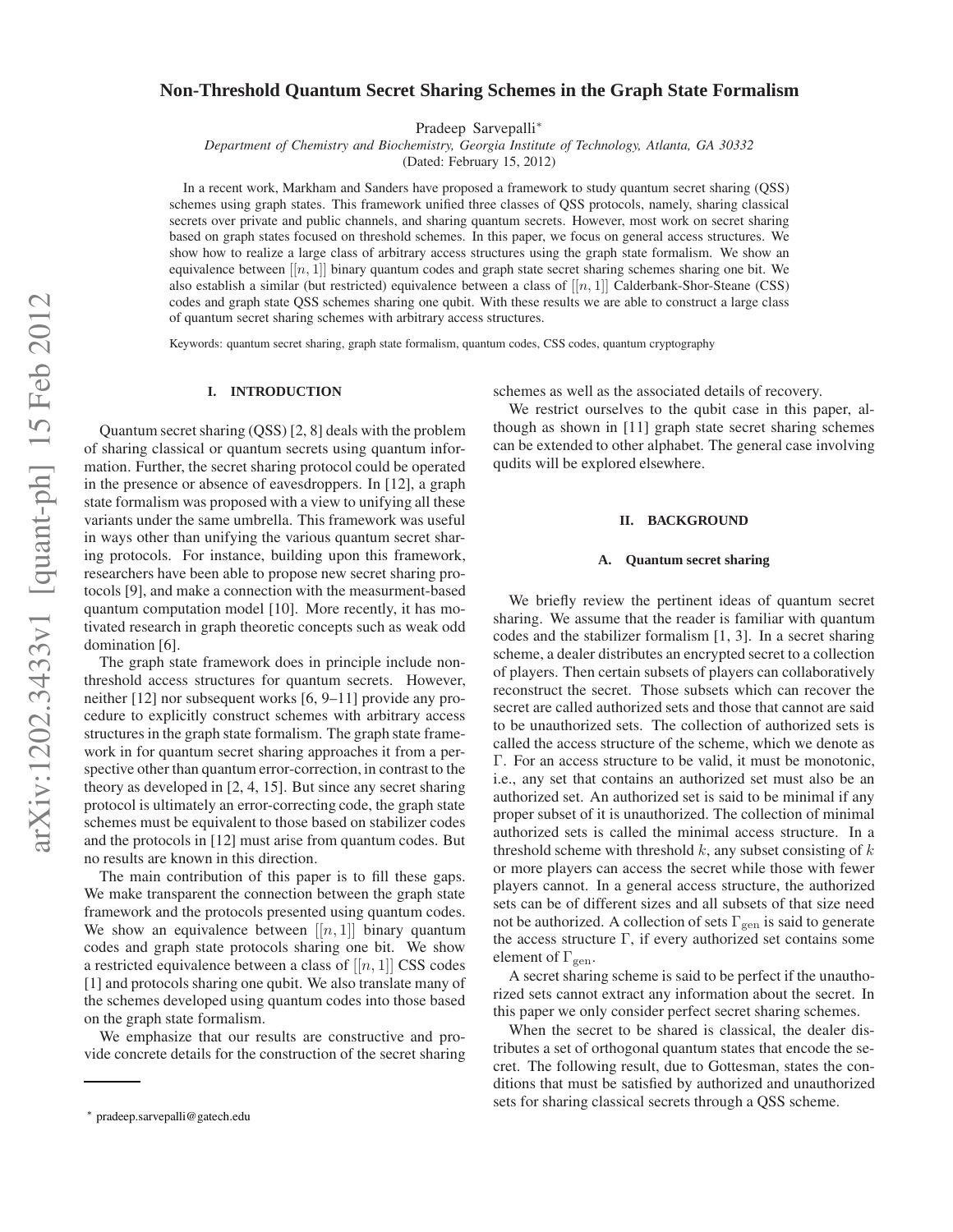**Proposition 1** (Access conditions for classical secrets, [4])**.** *Suppose we have a set of orthonormal states*  $|\psi_i\rangle$  *encoding a classical secret. Then a set* T *is an unauthorized set iff*

$$
\langle \psi_i | F | \psi_i \rangle = c(F) \tag{1}
$$

*independent of i for all operators* F on T. The set T is autho*rized iff*

$$
\langle \psi_i | E | \psi_j \rangle = 0 \quad (i \neq j) \tag{2}
$$

*for all operators* E *on the complement of* T *.*

If we were to share a quantum secret, then the access structure, in addition to being monotonic, must also satisfy the nocloning theorem [2]. This implies that no two authorized sets are disjoint. In this case the access structure must satisfy the conditions of Proposition 1 for any state in the space spanned by the encoded states, see [4, Theorem 1].

### **B. Review of graph state formalism for quantum secret sharing**

In [12], the quantum secret sharing protocols were classified as follows: i) CC–This protocol deals with the sharing of classical secrets, where we assume that the players have secure channels. ii) CQ–In this protocol we share classical secrets where we assume that the channels between the players are susceptible to eavesdropping. iii) QQ–This protocol shares quantum secrets using quantum channels. In this paper we restrict our attention to CC and QQ protocols.

Let G be a graph with vertex set  $V(G)$ . We denote the neighbours of a vertex  $v \in V(G)$  as  $N_v$ . We denote the graph obtained by deleting the vertex v from G, by  $G \setminus v$ . The graph state defined on G is denoted  $|G\rangle$ . Recall that the graph state is a stabilizer state and satisfies  $K_v|\mathsf{G}\rangle = |\mathsf{G}\rangle$ , where

$$
K_v = X_v \prod_{u \in N_v} Z_u, \text{ for all } v \in V(\mathsf{G}). \tag{3}
$$

We use the notation  $K_A = \prod_{i \in A} K_i$ . The stabilizer of  $|G\rangle$  is denoted as  $S(|G\rangle)$ .

In the CC quantum secret sharing protocol, the secret bit s is encoded as

$$
\mathcal{E}: s \mapsto Z_A^s |G\rangle,\tag{4}
$$

where  $Z_A^s = \prod_{i \in A} Z_i^s$ . We denote a CC protocol using the graph G and encoding using the set A by  $(G, A)$ . An authorized set  $T$  can recover the secret by either performing a joint measurement of an appropriate operator  $M \in S(|G\rangle)$  or by local measurements and combine these results classically (after classical communication), in other words through LOCC.

In the QQ protocol, the dealer needs to add an additional ancilla qubit whose state is the secret to be shared. The dealer then encodes this state by a procedure similar to teleporation. Following this the dealer might have to perform some correction operations on the encoded state to ensure that the secret has been properly teleported. The dealer then distributes the qubits to the players. In this setting, authorized subsets of players can reconstruct the secret by means of suitable nonlocal operations.

In [10], the graph state secret sharing schemes were characterized in terms of graphical conditions. Define the odd neighbourhood of a set  $S \subseteq V(G)$  as

$$
Odd(S) = \{v \in V(\mathsf{G}) \mid |N_v \cap D| = 1 \text{ mod } 2\}
$$
 (5)

**Proposition 2** (Authorized sets for CC protocol, [10])**.** *For the CC classical secret sharing protocols* (G, A) *of [12], the secret can be accessed by a set* S *if there exists*  $D \subseteq S$  *such that*

$$
D \cup Odd(D) \subseteq S \tag{6}
$$

$$
|D \cap A| = 1 \bmod 2 \tag{7}
$$

**Proposition 3** (Unauthorized sets for CC protocol, [10])**.** *For the CC classical secret sharing protocols of [12] on* G*, the secret cannot be accessed by a set* S *if there exists a*  $K \in$  $V(G) \setminus S$  *such that* 

$$
Odd(K) \cap S = A \cap S \tag{8}
$$

The authors of [10] proved that these two conditions were sufficient and made the observation that it was open which graphs satisfy them. That these conditions are necessary as well was shown in [9, Lemma 2].

## **III. GRAPH STATE SCHEME FOR GENERAL ACCESS STRUCTURES**

### **A. Classical secrets**

In this section we make a connection between the CC protocol in the graph state formalism and the standard error correction model. We establish a correspondence between all graph state schemes sharing one bit and  $[[n, 1]]$  binary quantum codes. This provides an alternative characterization of the access structure of the CC secret sharing protocols. Further, Theorem 1 also generalizes the results of [14], which only uses CSS codes derived from self-dual codes.

**Theorem 1.** Let  $Q$  be an  $[[n, 1, d]]$  quantum code with stabi*lizer matrix*

$$
S = \begin{bmatrix} I_r & A_1 & A_2 & B & 0 & C \\ 0 & 0 & 0 & D & I_{n-r-1} & E \end{bmatrix},
$$
 (9)

where  $diag(B+CA_2^t)=0$ . Then the graph G with the adja*cency matrix* A<sup>G</sup>

$$
A_{\mathsf{G}} = \begin{bmatrix} B + CA_2^t & A_1 & A_2 \\ A_1^t & 0 & 0 \\ A_2^t & 0 & 0 \end{bmatrix},\tag{10}
$$

*gives rise to a CC quantum secret sharing protocol with*  $(G, A)$ *, where*  $A = \text{supp}([C^t E^t 1])$ *. A generating set for the access structure is given by*

$$
\Gamma_{\text{gen}} = {\text{supp}(g)|g \text{ is an encoded } Z \text{ operator. }}
$$
(11)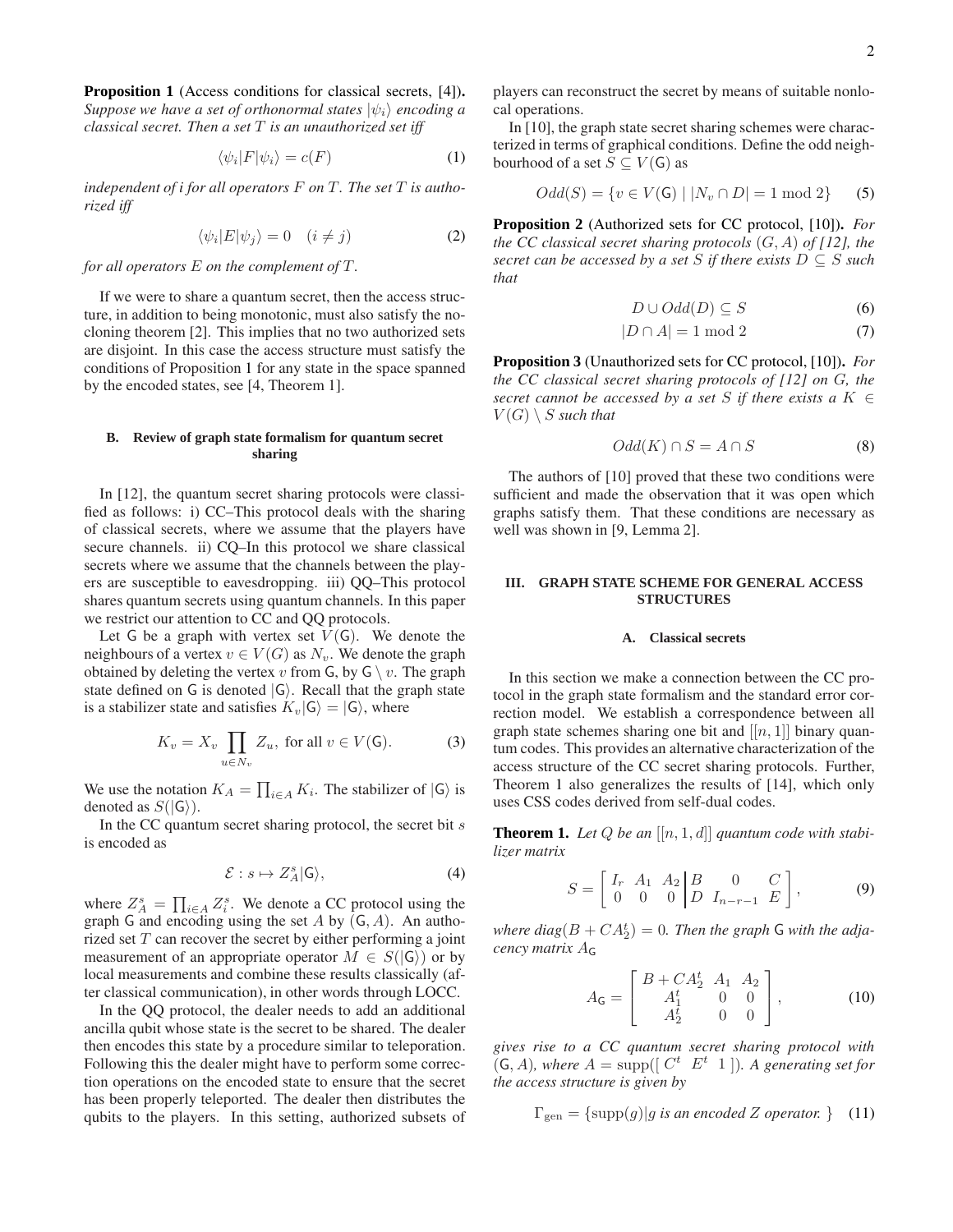*Proof.* One choice of logical X and Z operators for Q is given by

$$
\left[\frac{\overline{X}}{Z}\right] = \left[\begin{array}{ccc} 0 & E^t & 1 & C^t & 0 & 0 \\ 0 & 0 & 0 & A_2^t & 0 & 1 \end{array}\right].\tag{12}
$$

Let  $|\overline{0}\rangle$  be the state stabilized by S and  $\overline{Z}$  and  $|\overline{1}\rangle = \overline{X}|\overline{0}\rangle$ . Then  $I^{\otimes r} H^{\otimes n-r} \overline{X}^s | \overline{0} \rangle = Z^s_A | \overline{G} \rangle$ . Therefore, up to local Clifford unitarials the contract of the CG second sharing Clifford unitaries, the basis states of the CC secret sharing scheme induced by  $(G, A)$  and the basis states of Q are equivalent. Therefore the secret can be recovered if we can distinguish between the states  $|\overline{0}\rangle$  and  $|\overline{1}\rangle$ . Consider We can rewrite the encoding for the CC protocol in terms of the basis states of Q as follows:

$$
\mathcal{E}: s \mapsto \overline{X}^s \big| \overline{0} \big\rangle = |\psi_s\rangle.
$$

If  $\omega \subseteq \{1, \ldots, n\}$  contains the support of an encoded  $\overline{Z}$ operator, then we can recover the secret because  $\overline{ZX}^s |0\rangle =$  $(-1)^s\overline{X}\vert\overline{0}\rangle$ . Thus the support of any encoded Z operator gives an authorized set.

If  $\omega$  does not contain the support of a logical Z operator, then it is an unauthorized set. Let  $T$  be such an operator such that  $\omega \supseteq \text{supp}(T) \not\supseteq \text{supp}(\overline{Z}M)$ , for any  $M \in S$ . Let  $C(S)$  be the centralizer of S. If  $T \notin C(S)$ , then T is detectable, therefore  $\langle \psi_s | T | \psi_s \rangle = 0$ . If  $T \in S$ , then  $\langle \psi_s | T | \psi_s \rangle = 1$ . If  $T \in C(S) \setminus S$  and does not contain the support of an encoded  $Z$  operator, then it must be an encoded X or Y operator. Since  $|\psi_s\rangle = \overline{X}^s |\overline{0}\rangle$ , we have  $\langle \psi_s | T | \psi_s \rangle = \langle \overline{0} | \overline{X}^s T \overline{X}^s | \overline{0} \rangle = 0$ , where we used the fact that  $T|\overline{0}\rangle = \alpha|\overline{1}\rangle$  for some  $\alpha \in \mathbb{C}$ . Therefore, by Lemma 1,  $\omega$  is unauthorized. This shows that the access structure generated by  $\Gamma_{\text{gen}}$  is complete and must coincide with the access structure as defined by Propositions 2 and 3. □

**Remark 1.** The requirement that  $B + CA_2^t = 0$  is not a re*striction because any such code can be transformed through local Clifford unitaries to a code which satisfies this condition. These two codes will lead to the same access structure.*

Our theorem gives a succinct characterization of the access structure, we just need to specify the stabilizer generators and the encoded Z operator. All the authorized sets can then be enumerated easily. There is no need to further check any other conditions on the sets. But note that our characterization does not give the minimal access structure but rather a generating set for the access structure. If we want to obtain the minimal access structure then we only need to look at those encoded Z operators which are also minimal in the sense they do not properly contain any other encoded Z operator within their support.

**Corollary 2.** *Let* G *be a connected graph with adjacency matrix*  $A_G$  *as in equation* (10)*, where*  $A_1$ *,*  $A_2$  *are chosen arbitrarily and*  $B + CA_2^t$  *is symmetric. Let* A *be an arbitrary subset of one of the bipartitions of the graph. Then* (G, A) *is a CC quantum secret sharing scheme.*

Two special cases of are worth highlighting because of their importance.

- (i)  $A_1 = 0$ , then it can be seen that we are covering in effect all possible graphs. Thus every graph leads to a CC quantum secret sharing scheme.
- (ii)  $\hat{B} + CA_2^t = 0$ . This corresponds to the situation where G is bipartite. These secret sharing schemes are precisely those arising from an  $[[n, 1]]$  CSS code.

If  $A_2 = 0$ , then the access structure is trivial; the minimal access structure contains a singleton set.

The framework as developed in [4] makes it possible to use mixed states for sharing classical secrets. At the present it is not clear how to include those schemes in the graph state formalism, since graph states are by definition pure and they lead to pure state quantum secret sharing schemes. Recall that a pure state scheme is one in which a pure state is encoded into a pure state. In a mixed state scheme a pure state could be encoded into a mixed state. Such schemes could be more efficient than the pure state schemes.

### **B. Quantum secrets**

In this section, we use the graph state formalism to construct QQ quantum secret sharing schemes for general access structures. Every secret sharing scheme includes a step where the dealer encrypts the secret before distributing the shares. In [11, 12], this was broken down into the following. steps. In the first step, the dealer prepares a graph state over the dealer's qubit and the players qubits. Then an ancilla qubit prepared in the secret state is entangled with the dealer's qubit. Then the ancilla and dealer's qubits are measured in the Bell basis leading to an encoded teleporation onto the players' qubits. In this paper we simplify these steps by involving only one additional qubit. We make use of the teleportation scheme to encode into a quantum code using graph states, see [5, 7].

We illustrate this procedure through an example. Consider the graph shown in Fig. 1. Pick any vertex of the graph, say we pick 0. The dealer prepares this qubit in the secret state to be shared. Then this qubit is entangled with the qubits in  $N_0$ using controlled-Z gates. Then we measure the dealer's qubit in the  $\sigma_x$  basis. If we measure 0, then the secret has been encoded as desired, otherwise, we need to apply a correction of the encoded  $Z$  on the state. The qubits are then distributed to the players.

Consider the secret being encoded into  $Z_A^s$ |G \ 0), where  $A = \{4, 5, 7\}$ . Then it can be verified that all the minimal authorized sets given in  $\Gamma_{0,\text{min}}$  satisfy both equations (6) and (7).

$$
\Gamma_{0,\min} = \left\{ \begin{array}{c} \{1,2,7\}; \{1,3,5\}; \{1,4,6\}; \{2,3,4\}; \\ \{2,5,6\}; \{3,6,7\}; \{4,5,7\} \end{array} \right\} (13)
$$

**Lemma 3.** *Let* G *be a bipartite graph with adjacency matrix* A<sup>G</sup> *given by*

$$
A_{\mathsf{G}} = \left[ \begin{array}{cc} 0 & P \\ P^t & 0 \end{array} \right], \text{ where } PP^t = I. \tag{14}
$$

*Then for any set*  $D \subseteq B$ *, where*  $B$  *is in one of the bipartitions,*  $(i)$   $Odd(Odd(D)) = D$ .

 $(iii)$   $|Odd(D) \cap N_i| = 0 \text{ mod } 2$  *for any*  $i \in B \setminus D$ *.*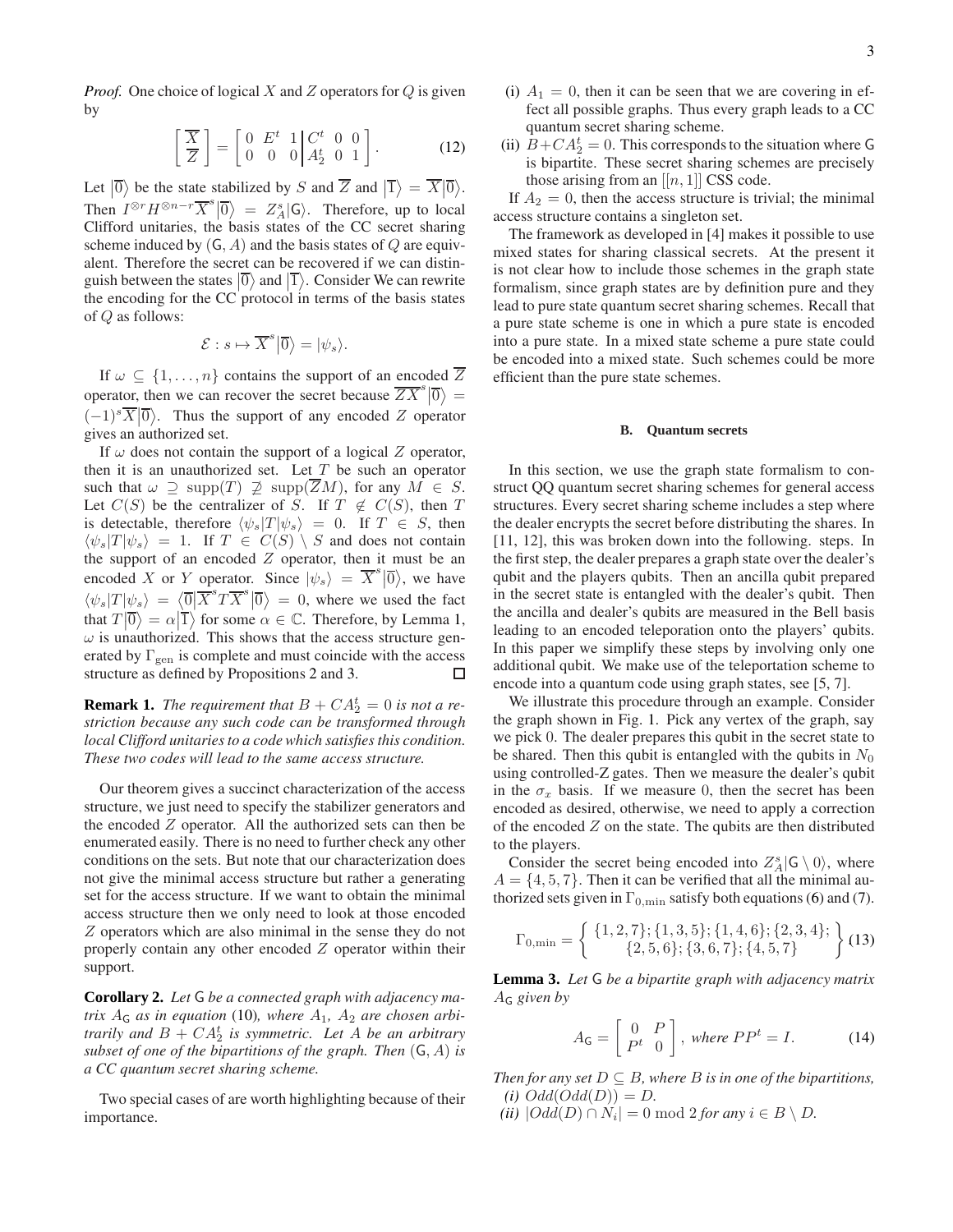

FIG. 1. (Color online) A general QQ secret sharing scheme from a bipartite graph. All qubits except the dealer's qubit are prepared in the  $|+\rangle$  state, while the dealer's qubit (0) is prepared in the secret state. Then we apply CZ gates along the edges of G. The dealer's qubit is then measured in the  $\sigma_x$  basis. A correction operator is applied if we measure one.

*Proof.* Let  $g \in \mathbb{F}_2^n$  be such that  $\text{supp}(g) = D$ . Then  $Odd(D) = supp(gA_G)$  and  $Odd(Odd(D)) =$  $\text{supp}(gA_{\mathsf{G}}A_{\mathsf{G}}) = \text{supp}(g)$ . Let  $h \in \mathbb{F}_2^n$  be such that  $\text{supp}(h) = N_i$ . Let h correspond to the *i*th row in  $A_{\mathsf{G}}$ . Note that  $Odd(D) = \text{supp}(A_G g^t)$ . To show that  $|Odd(D) \cap N_i| =$ 0 mod 2, it is enough to prove that  $hA_{\mathsf{G}}g^t = 0$ . This is zero because h is orthogonal to all but the *i*the column of  $A_G$ .  $\Box$ 

**Theorem 4.** *Let* G *be a bipartite graph whose adjacency matrix* A<sup>G</sup> *is given by*

$$
A_{\mathsf{G}} = \left[ \begin{array}{cc} 0 & P \\ P^t & 0 \end{array} \right], \text{ where } PP^t = I. \tag{15}
$$

*Then for every vertex* i *we can define a perfect QQ quantum secret sharing scheme from* G*. The encoding for the quantum secret sharing scheme is given by*

$$
\mathcal{E}: a|0\rangle + b|1\rangle \mapsto a|\mathsf{G}\setminus i\rangle + bZ_{N_i}^s|\mathsf{G}\setminus i\rangle. \tag{16}
$$

*A generating set for the access structure* Γ<sup>i</sup> *is given by the following*

$$
\Gamma_{i,\text{gen}} = \left\{ D \cup Odd(D) \setminus i \middle| D \cap N_i \middle| = 1 \text{ mod } 2 \right\} (17)
$$

where  $V_r$  is the bipartition of vertices of  $G$  that does not con*tain* i*. The encryption and recovery of the secret are as shown in Fig. 2 and 3 respectively.*



FIG. 2. Encrypting the secret state  $|\psi\rangle$  for QQ secret sharing using teleportation. The operator  $K'_j = X_j \prod_{k \in N_j \setminus i} Z_k$  is such that  $j \in$  $N_i$ . It is applied only if the measurement outcome is 1.



FIG. 3. Reconstructing the secret state  $|\psi\rangle$  for QQ secret sharing given an authorized set  $D$  as in equation (17). The operator  $K_D = \prod_{j \in D} K_j = \prod_{j \in D} X_j \prod_{k \in Odd(D)} Z_k$  and  $U_D^j =$  $\prod_{j\in D} Z_j \prod_{k\in Odd(D)\setminus i} X_k.$ 

*Proof.* We shall prove this theorem in parts. For convenience, we shall ignore the normalization factors for quantum states.

- (i) Encryption of the secret: Assume that the secret to be encoded is  $|\psi\rangle = a|0\rangle + b|1\rangle$ . Then it can be easily verified that in Fig. 2, the state  $|\psi\rangle|G \setminus i\rangle$  is transformed to the following state prior measurement (up to normalization):
- $|0\rangle (a|\mathsf{G} \setminus i \rangle + bZ_{N_i}|\mathsf{G} \setminus i \rangle) + |1\rangle (a|\mathsf{G} \setminus i \rangle bZ_{N_i}|\mathsf{G} \setminus i \rangle)$ If we measure zero, then we get the desired state but if we measure one, then we have to apply the correction operator  $K'_j = X_j \prod_{k \in N_i \setminus i} Z_k$  for any  $j \in N_i$ . This operator anti commutes with the operator  $Z_{N_i}$ , but stabilizes the state  $|G \setminus i\rangle$ , therefore it acts as a correction operator to give the state in equation (16).
- (ii) Recovery: Before we show that  $D \cup Odd(D) \setminus i$  is authorized, we need the following result. Note that  $K_D = \prod_{j \in D} K_j$ , therefore  $\mathrm{supp}(K_D) = D \cup Odd(D)$ and  $i \in \text{supp}(K_D)$ . Because of the fact  $PP^t = I$ , the element  $U_D = X_i U'_D = \prod_{j \in D} Z_j \prod_{k \in Odd(D)} X_k$  $S(|G\rangle)$ . Let us write  $|G\rangle$  as
	- $|G\rangle = |0\rangle |G \setminus i\rangle + |1\rangle Z_{N_i} |G \setminus i\rangle,$

Then it follows that

 $U_D|\mathsf{G}\rangle = |1\rangle U_D'|\mathsf{G}\setminus i\rangle + |0\rangle U_D' Z_{N_i}|\mathsf{G}\setminus i\rangle.$ Hence,  $U'_D Z_{N_i}$  stabilizes  $|G \setminus i\rangle$ .

With respect to the recovery observe that the set  $D \cup$  $Odd(D)$  as in Eq. (17) satisfies the requirements of Proposition 2, therefore if we trace through the circuit given in Fig. 3, the state transforms as follows:

$$
|\!+\rangle|\overline{\psi}\rangle = (|0\rangle + |1\rangle)(a|\mathsf{G}\setminus i\rangle + bZ_{N_i}|\mathsf{G}\setminus i\rangle)
$$
  
\n
$$
\xrightarrow{c-K_D} |0\rangle(a|\mathsf{G}\setminus i\rangle + bZ_{N_i}|\mathsf{G}\setminus i\rangle) +
$$
  
\n
$$
|1\rangle(aK_D|\mathsf{G}\setminus i\rangle + bK_D Z_{N_i}|\mathsf{G}\setminus i\rangle)
$$
  
\n
$$
\xrightarrow{H} a|0\rangle|\mathsf{G}\setminus i\rangle + b|1\rangle Z_{N_i}|\mathsf{G}\setminus i\rangle
$$
  
\n
$$
\xrightarrow{c-U_D'} a|0\rangle|\mathsf{G}\setminus i\rangle + b|1\rangle|\mathsf{G}\setminus i\rangle
$$
  
\n
$$
= (a|0\rangle + b|1\rangle)|\mathsf{G}\setminus i\rangle
$$

where we used the fact that  $U'_D Z_{N_i}$  stabilizes  $|G \setminus i\rangle$ . Thus  $D \cup Odd(D) \setminus i$  is able to reconstruct the quantum secret  $|\psi\rangle$ . The no-cloning theorem now implies that the complement of this set is unauthorized.

(iii) Completeness of  $\Gamma_{i,gen}$ : Now we show that the access structure as defined in Eq. (17) is complete in the sense that every authorized set contains some element of  $\Gamma_{i,\text{gen}}$ 

Assume that there exists some set A which is authorized but not generated by  $\Gamma_{i,\text{gen}}$ . The complement of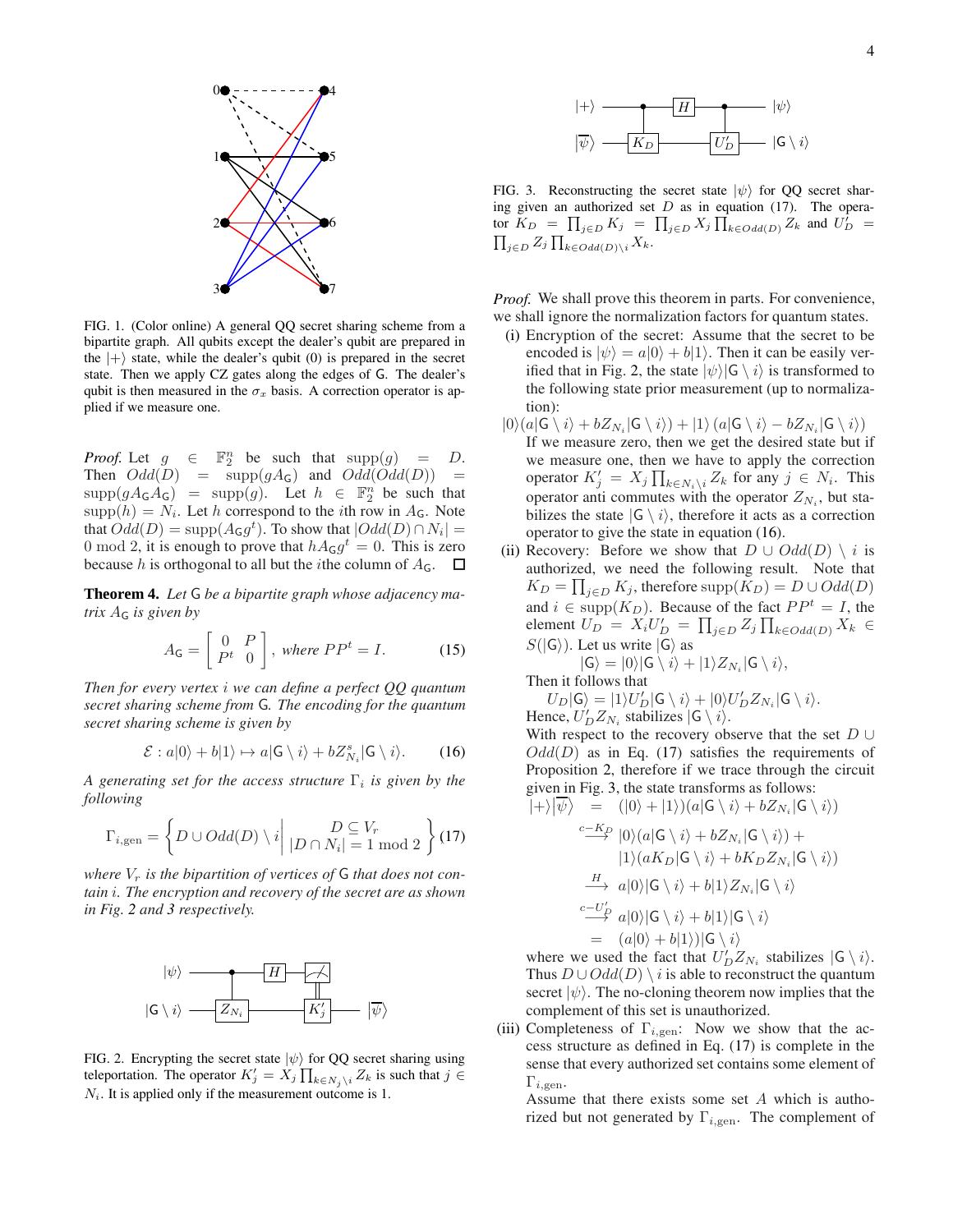this set is unauthorized. Let this be denoted as  $B$ . Let  $A_i = A \cap N_i$  and  $B_i = B \cap N_i$ , then  $B_i = N_i \setminus A_i$ . Since B is unauthorized, it must have  $|B_i| = 0 \text{ mod } 2$ or  $Odd(B_i) \nsubseteq B$ . (a) Suppose that it is the case that  $|B_i| = 0 \mod 2$ . Since  $PP^t = I$ ,  $|N_i| = 1 \mod 2$ and  $|B_i| = 0 \mod 2$ , it follows that  $|A_i| = 1 \mod 2$ . If  $Odd(A_i) \subseteq A$ , then it is generated by  $\Gamma_{i,gen}$ , therefore, it must be the case that  $Odd(A_i) \not\subseteq A$ . By Lemma 3,  $Odd(Odd(i)) = Odd(N_i) = i$  it follows that  $Odd(B_i) = Odd(A_i) \setminus \{i\}$ . Consider the set  $C = Odd(B<sub>i</sub>) \setminus A$ . This has support only in the unauthorized set B. Then  $Odd(C) \cup B_i$  has an odd neighbourhood which is given by  $Odd(B_i)\backslash C$  and it lies entirely in A. Further, the set  $A' = A \setminus Odd(C)$  has an odd neighbourhood  $Odd(B_i) \setminus C \cup i$ . Thus the new set  $A' \subseteq \overline{A}$  is an element of  $\Gamma_{i,gen}$  contrary to assumption that A is not generated by  $\Gamma_{i,\text{gen}}$ .

(b) If on the other hand,  $|B_i| = 1 \bmod 2$ , then by exactly the same argument but reversing the roles of  $A$  and  $B$ , we see that B is generated by an element of  $\Gamma_{i,\text{gen}}$  and is therefore authorized. This would violate the no-cloning theorem as  $A$  and  $B$  are disjoint. Thus it is not possible for any authorized set to exist outside the access structure generated by  $\Gamma_{i,\text{gen}}$ .

(iv) Perfectness of  $\Gamma_{i,gen}$ : We also need to show that this scheme is perfect, namely, there are no unauthorized sets which although unable to reconstruct the secret are still able to extract some information about the secret. Because it is a pure state scheme by construction, it is sufficient to show that the complement of an unauthorized set is authorized. This can be shown using almost the same argument as in (iii) but this time assuming that  $A$  and its complement  $B$  are both unauthorized. In this case arguing as (iii a), we would conclude that  $A \in \Gamma_i$  contrary to the assumption that  $A$  is unauthorized or else arguing as in (iii b) we would conclude that  $B$  is authorized. This ensures that the QQ scheme constructed is perfect.

The access structure realized by this scheme is same as the access structure realized by the quantum secret sharing scheme using the approach of quantum error correcting codes as the following result shows.

**Corollary 5.** *Let* Q *be an* [[n, 0]] *CSS code, with the stabilizer matrix,*

$$
S = \left[ \begin{array}{cc} I & P & 0 & 0 \\ 0 & 0 & I & P \end{array} \right],\tag{18}
$$

 $\Box$ 

*where*  $PP<sup>t</sup> = I$ *. Then the*  $[[n-1,1]]$  *quantum code obtained by puncturing the* i*th qubit realizes the QQ secret sharing protocol of Theorem 4.*

*Proof.* It suffices to show that the quantum states in Eq. (16) form a basis for the quantum code obtained by puncturing the ith qubit. Without loss of generality we can assume that we puncture the 0th qubit. Let  $P = \begin{bmatrix} g \\ g \end{bmatrix}$  $\it{Q}$ , where  $(0|g) \in \mathbb{F}_2^n$  and  $\text{supp}(0|g) = N_i$ . Note that  $g \neq 0$  because of the requirement

 $PP<sup>t</sup> = I$ . Then puncturing the *i*th qubit results in an [[n – 1, 1]] quantum code. The stabilizer matrix for this code is

$$
\left[\begin{array}{cc} I & Q & 0 & 0 \\ 0 & 0 & I & Q \end{array}\right],
$$

while the encoded operators are given by

$$
\left[\frac{\overline{X}}{\overline{Z}}\right] = \left[\begin{array}{cc} 0 & g & 0 & 0 \\ 0 & 0 & 0 & g \end{array}\right].
$$

Consider the state stabilized by S and  $\overline{Z}$ . Its stabilizer matrix is

|                |                                                          | $\overline{0}$ |  |
|----------------|----------------------------------------------------------|----------------|--|
| $\overline{0}$ | $\begin{array}{c c} Q & 0 \\ 0 & 0 \\ 0 & I \end{array}$ | $\mathfrak g$  |  |
| $\overline{0}$ |                                                          | Q              |  |

This matrix is equivalent to the following, through row transformations,

$$
\left[\begin{array}{cc|c} I & Q & 0 & 0 \\ 0 & 0 & Q^t & I \end{array}\right],
$$

which is precisely the stabilizer of the state  $I^{\otimes n/2-1}H^{\otimes n/2}$  | G \ i \intimation S and T \intimation S and T \intimation S and T \intimation S and T \intimation S and T \intimation S and T \intimation S \cdot at 1 \cdot S \cdot at 1 \cdot S \cdot S \cdot at 1 on the other hand is  $I^{\otimes n/2-1}H^{\otimes n/2}Z_{N_i}|G \setminus i\rangle$ .

**Remark 2.** *In this paper we have only considered secret sharing schemes where the share distributed to each party is of the same dimension as the dimension of the secret. Such schemes are said to be ideal. The graph state framework has not been used to study schemes which are not ideal. Such a need arises because there are some schemes that are not ideal.*

Our results make it possible to answer some questions related to the graph state formalism very easily as exemplified by the following theorem.

**Theorem 6.** *There do not exist any graph state QQ secret sharing protocols for*  $((k, 2k - 1))$  *if*  $k \geq 4$ *.* 

*Proof.* In [13], it was shown that every  $((k, 2k - 1))$  quantum threshold secret sharing scheme is an  $[2t - 1, 1, t]$  quantum MDS code. In [1], it was shown that there do not exist any  $[[n, 1]]$  binary quantum MDS codes of length greater than 5. It follows therefore, there are no (pure state) QQ quantum threshold schemes of length 2k−1 greater than 5, equivalently  $k \geq 4$ . П

The existence of quantum threshold schemes was studied at great length in [9]. Through the connection to quantum codes we are able to shed light on this issue, immediately improving upon the lower bound in [9, Corollary 4].

### **IV. CONCLUSION**

We showed how to construct quantum secret sharing schemes with arbitrary access structures using the graph state formalism. These results also elucidate the connection between graph state framework and quantum secret sharing schemes based on quantum codes [2, 4].